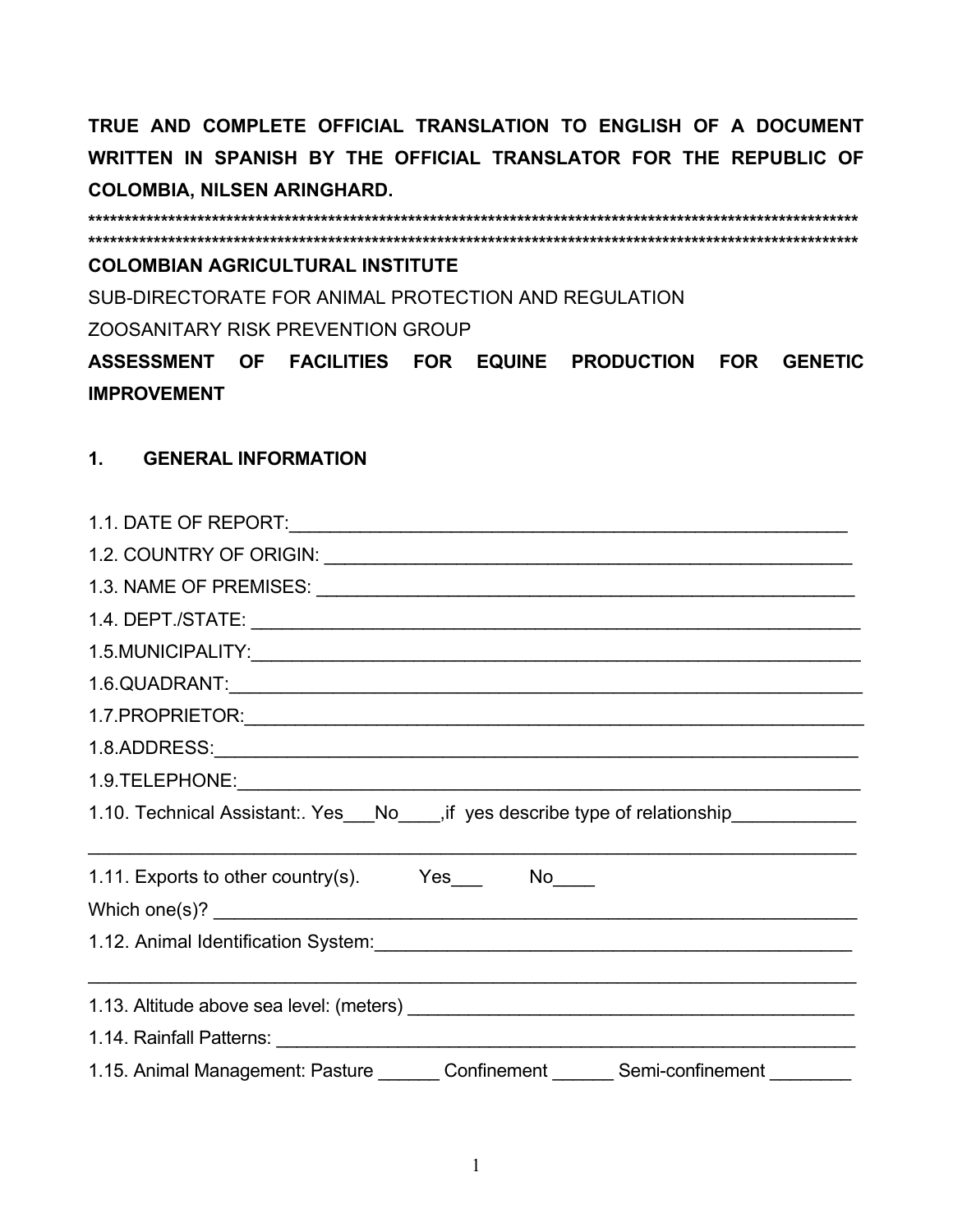### 2. CURRENT CENSUS

| <b>SPECIES</b> | AGE GROUPS   POPULATIÓN |                |               |                          |
|----------------|-------------------------|----------------|---------------|--------------------------|
|                |                         | <b>CURRENT</b> |               | NUMBER TO   OBSERVATIONS |
|                |                         | <b>CENSUS</b>  | <b>EXPORT</b> |                          |
| <b>EQUINE</b>  | $<$ 1 yr.               |                |               |                          |
|                | $1 - 2$ yr.             |                |               |                          |
|                | $> 2$ yr.               |                |               |                          |
|                | <b>TOTAL</b>            |                |               |                          |

## 3. RECORDS

3.1. Vaccinated: Yes No (Attach records for last year)

3.2. Type of feed for animals: Balanced Feed Yes No

Grass & Fodder Yes No

Mineral Salts: Yes
No
L Other: Yes
No
L

Which

Records of medical treatments: Yes No (Attach records for last year)

Official Service audit records: Yes No How Often ((Attach records for last ear)

Records of animals in associations Yes No (Attach records)

Records of entry for replacement animals: Yes \_\_ No \_\_ These animals live on farms \_\_\_

Trade Shows \_\_\_\_\_\_ Other Country \_\_\_\_\_\_\_ Which \_\_\_\_\_\_\_\_\_ Other \_\_\_\_\_ Which \_\_\_\_\_\_\_\_\_

(Attach records for last ear)

List the rate of morbidity and mortality for diseases presented on the premises over the past 120 days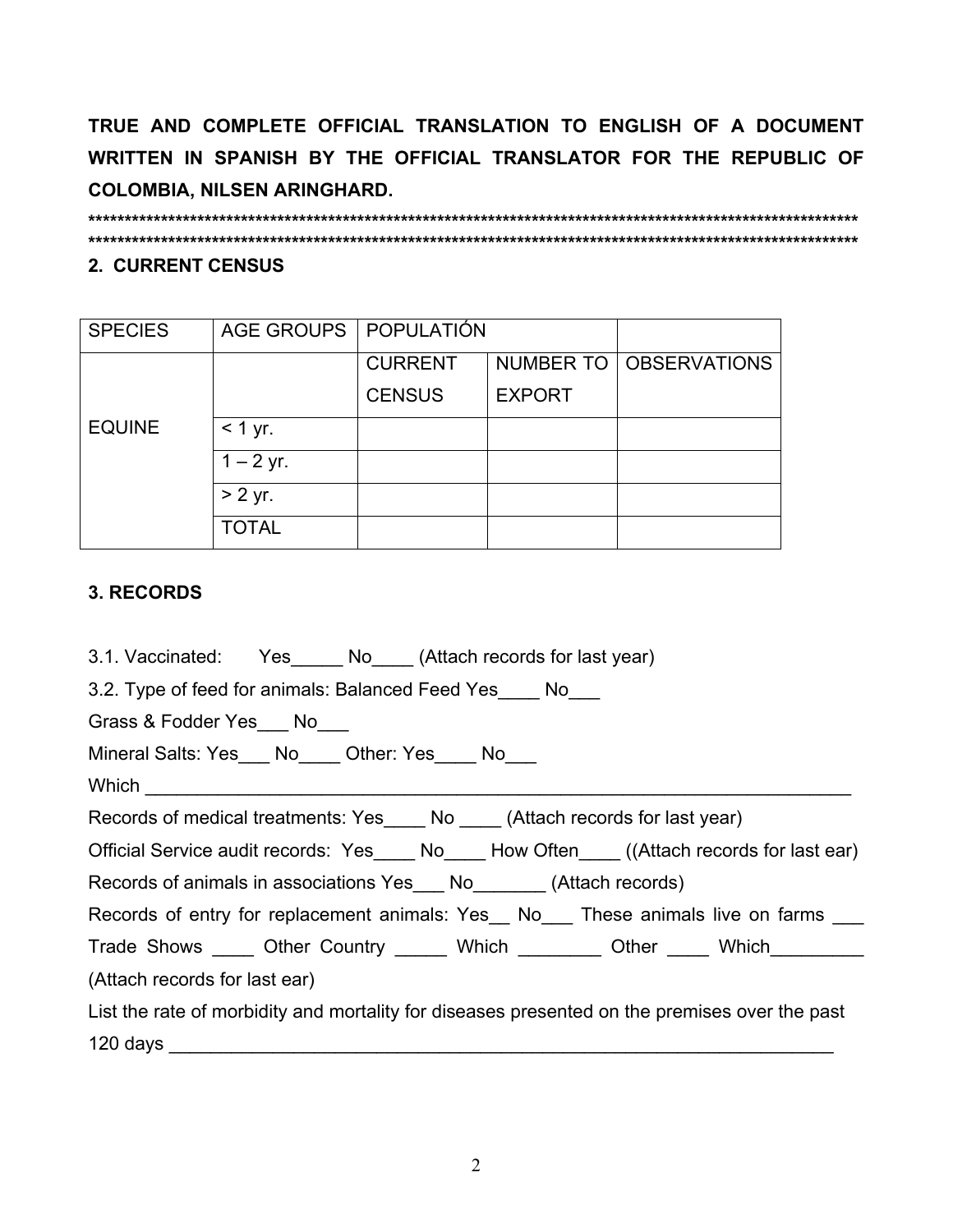Production System. Natural Breeding \_\_\_\_\_\_ Insemination \_\_\_\_ Embryo Transfer \_\_\_\_\_

Treatment for ecto and endoparasites Yes No

# 4. FACILITIES AND EQUIPMENT AVAILABLE (ATTACH PHOTOGRAPHS)

|                |                                                                                                                                     | <b>Yes</b> | <b>No</b> | Condition |   |   |
|----------------|-------------------------------------------------------------------------------------------------------------------------------------|------------|-----------|-----------|---|---|
|                |                                                                                                                                     |            |           | G         | F | P |
| 1              | <b>Stables</b>                                                                                                                      |            |           |           |   |   |
| $\overline{2}$ | Scale                                                                                                                               |            |           |           |   |   |
| 3              | <b>Isolation Unit</b>                                                                                                               |            |           |           |   |   |
| 4              | Feeders                                                                                                                             |            |           |           |   |   |
| 5              | Grazing fields                                                                                                                      |            |           |           |   |   |
| 6              | Warehouses                                                                                                                          |            |           |           |   |   |
| $\overline{7}$ | <b>Slaughter Corridor or Fetters</b>                                                                                                |            |           |           |   |   |
| 8              | Storage room for fertilizers,                                                                                                       |            |           |           |   |   |
|                | herbicides                                                                                                                          |            |           |           |   |   |
| 9              | Storage room for Medication                                                                                                         |            |           |           |   |   |
| 10             | <b>Corral or Quarantine Unit</b>                                                                                                    |            |           |           |   |   |
| 11             | Storage room for Feed                                                                                                               |            |           |           |   |   |
| 12             | <b>Unloading Dock</b>                                                                                                               |            |           |           |   |   |
| 13             | <b>Peripheral Fencing</b>                                                                                                           |            |           |           |   |   |
| 14             | Equipment for handling animals                                                                                                      |            |           |           |   |   |
| 15             | Type & material of buildings<br>$\bigcap_{n=1}^{\infty}$ $\bigcap_{n=1}^{\infty}$ $\bigcap_{n=1}^{\infty}$ $\bigcap_{n=1}^{\infty}$ |            |           |           |   |   |

G: Good F: Fair P: Poor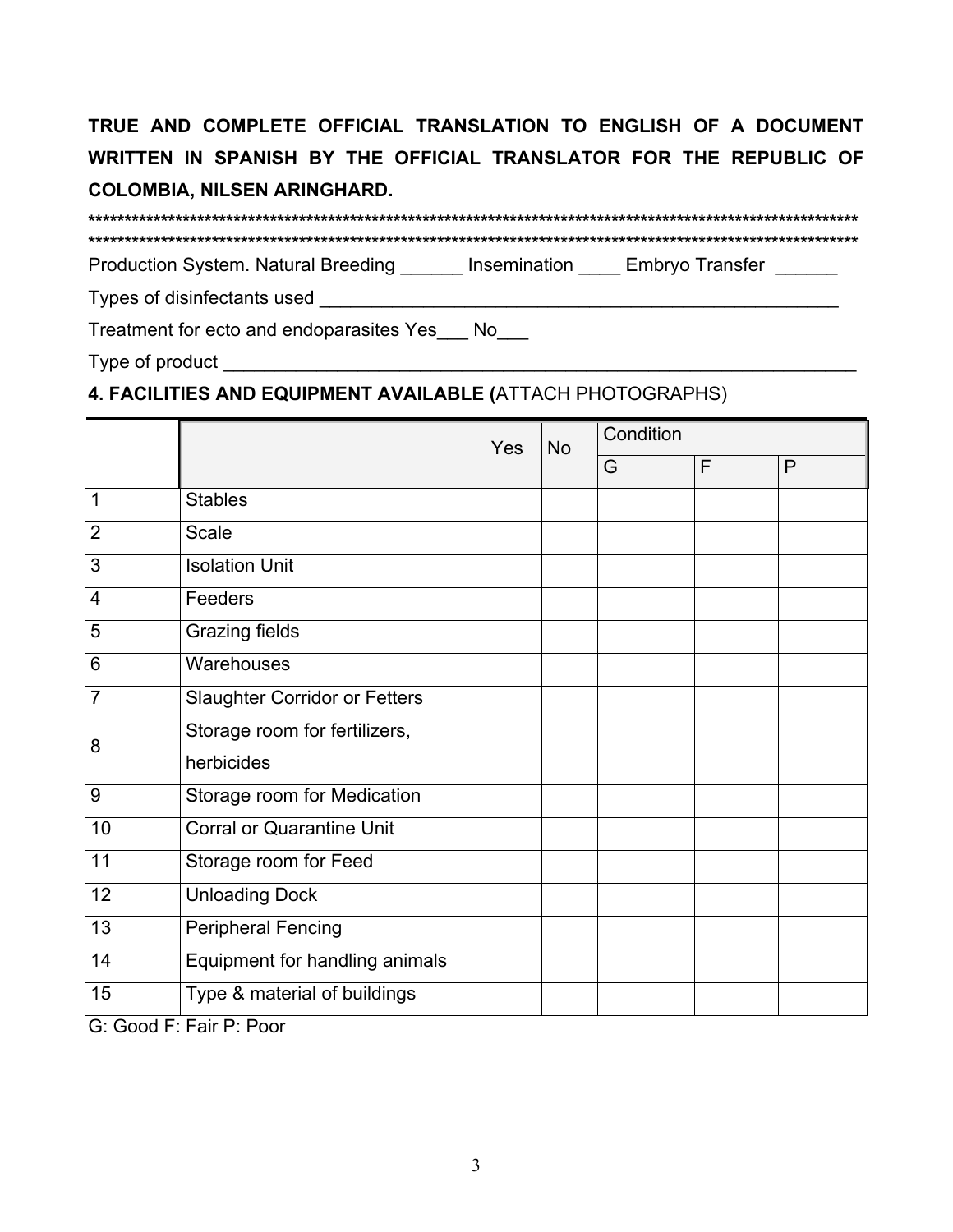| <b>5. BIOSECURITY CONDITIONS</b>                                                                                                                                                                                              |  |  |  |  |  |  |  |
|-------------------------------------------------------------------------------------------------------------------------------------------------------------------------------------------------------------------------------|--|--|--|--|--|--|--|
| Facilities with ease of drainage, cleaning, and disinfecting Yes ___ No ___                                                                                                                                                   |  |  |  |  |  |  |  |
|                                                                                                                                                                                                                               |  |  |  |  |  |  |  |
|                                                                                                                                                                                                                               |  |  |  |  |  |  |  |
|                                                                                                                                                                                                                               |  |  |  |  |  |  |  |
|                                                                                                                                                                                                                               |  |  |  |  |  |  |  |
|                                                                                                                                                                                                                               |  |  |  |  |  |  |  |
|                                                                                                                                                                                                                               |  |  |  |  |  |  |  |
|                                                                                                                                                                                                                               |  |  |  |  |  |  |  |
|                                                                                                                                                                                                                               |  |  |  |  |  |  |  |
|                                                                                                                                                                                                                               |  |  |  |  |  |  |  |
|                                                                                                                                                                                                                               |  |  |  |  |  |  |  |
|                                                                                                                                                                                                                               |  |  |  |  |  |  |  |
| Signature and the state of the state of the state of the state of the state of the state of the state of the state of the state of the state of the state of the state of the state of the state of the state of the state of |  |  |  |  |  |  |  |
|                                                                                                                                                                                                                               |  |  |  |  |  |  |  |
| TRUE AND COMPLETE OFFICIAL TRANSLATION TO ENGLISH OF A DOCUMENT                                                                                                                                                               |  |  |  |  |  |  |  |
| WRITTEN IN SPANISH BY THE OFFICIAL TRANSLATOR FOR THE REPUBLIC OF                                                                                                                                                             |  |  |  |  |  |  |  |
|                                                                                                                                                                                                                               |  |  |  |  |  |  |  |

**NILSEN ARINGHARD** 

**COLOMBIA, NILSEN ARINGHARD, AT YOUR SERVICE.**